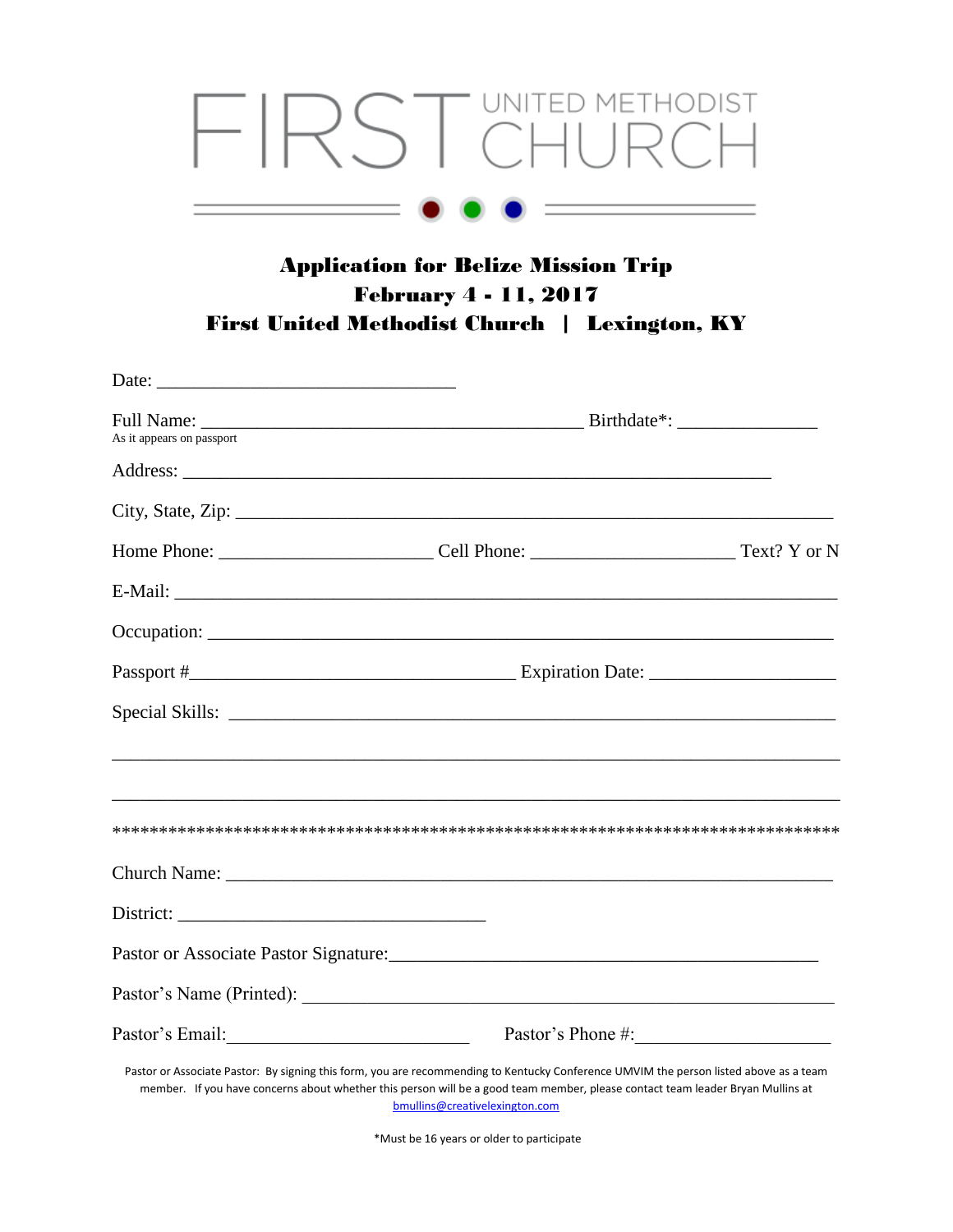| Phone #s of Emergency Contact Person(s)                                                                                                                                           |       |                                                                                   |
|-----------------------------------------------------------------------------------------------------------------------------------------------------------------------------------|-------|-----------------------------------------------------------------------------------|
|                                                                                                                                                                                   |       |                                                                                   |
|                                                                                                                                                                                   |       |                                                                                   |
| Any other medical conditions we should be aware of:                                                                                                                               |       |                                                                                   |
| The nature of the work on this mission trip is mainly manual labor. Do you have any problems<br>walking a mile/lifting moderate weight/working 8 hours a day? ___________________ |       | ,我们也不会有什么。""我们的人,我们也不会有什么?""我们的人,我们也不会有什么?""我们的人,我们也不会有什么?""我们的人,我们也不会有什么?""我们的人  |
| Please briefly describe why you wish to be a part of the Belize mission team:                                                                                                     |       |                                                                                   |
| Please list any prior experiences serving with a mission team:                                                                                                                    |       | ,我们也不能在这里的时候,我们也不能在这里的时候,我们也不能会在这里的时候,我们也不能会在这里的时候,我们也不能会在这里的时候,我们也不能会在这里的时候,我们也不 |
| Please briefly describe the ways you are involved in the life of your local church:                                                                                               |       |                                                                                   |
| Three non-relative references we can contact:                                                                                                                                     |       |                                                                                   |
| Name                                                                                                                                                                              | Email | Phone                                                                             |
| 1.                                                                                                                                                                                |       |                                                                                   |
| 2.                                                                                                                                                                                |       |                                                                                   |
| 3.                                                                                                                                                                                |       |                                                                                   |

I wish to be considered as a team member for the 2016 Belize Mission Team. If chosen, I commit to paying or raising the necessary amount of funds, to participate in a pre-trip meeting, to